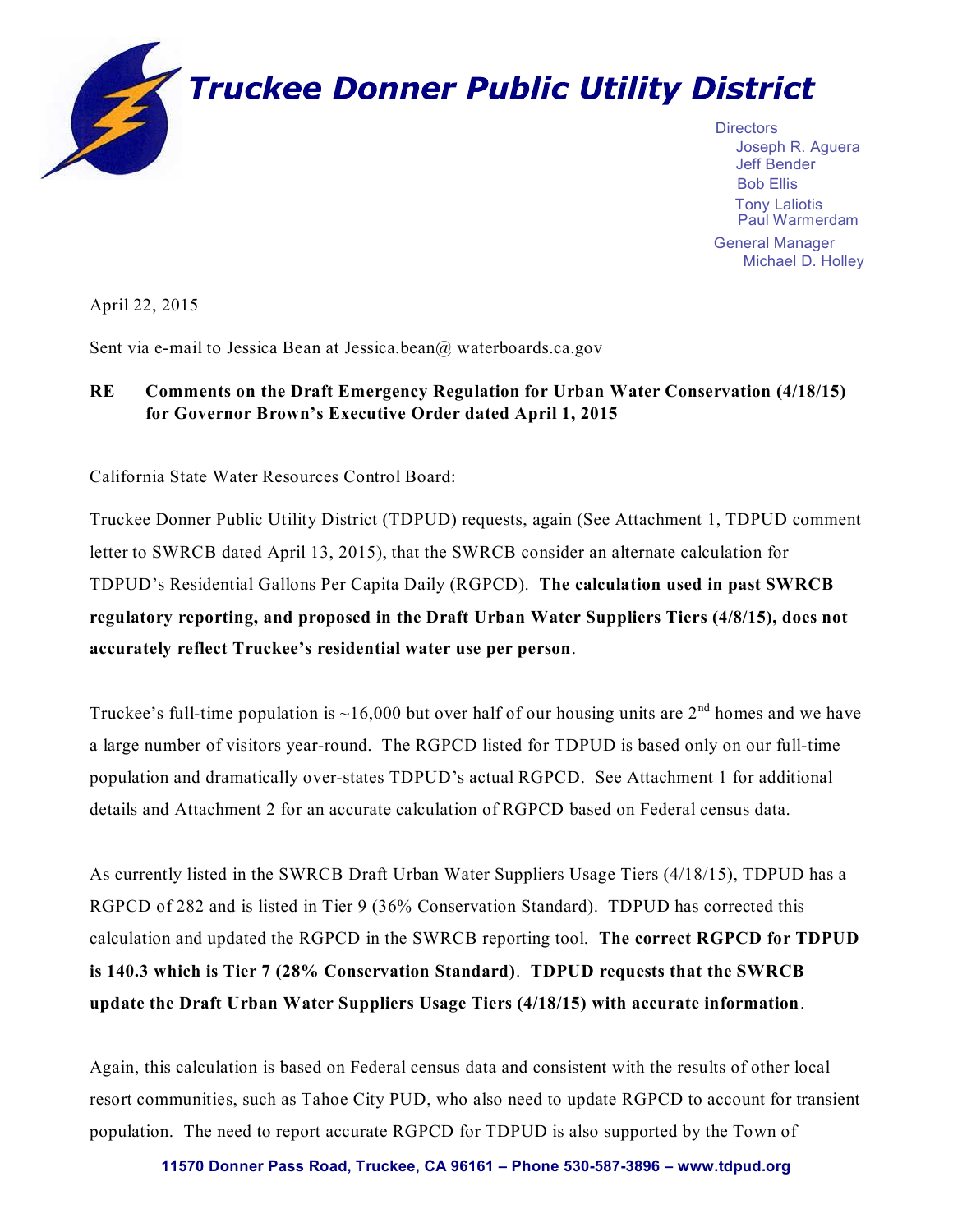Truckee and Truckee Sanitary District; both independent local agencies with knowledge of TDPUD's actual population for RGPCD.

The TDPUD again respectfully requests that SWRCB consider TDPUD's unique situation when adopting the new drought regulations. If the SWRCB requires any additional information to further clarify the above outlined request, please feel free to contact our office at any time.

Sincerely,

mobille.

Michael D. Holley General Manager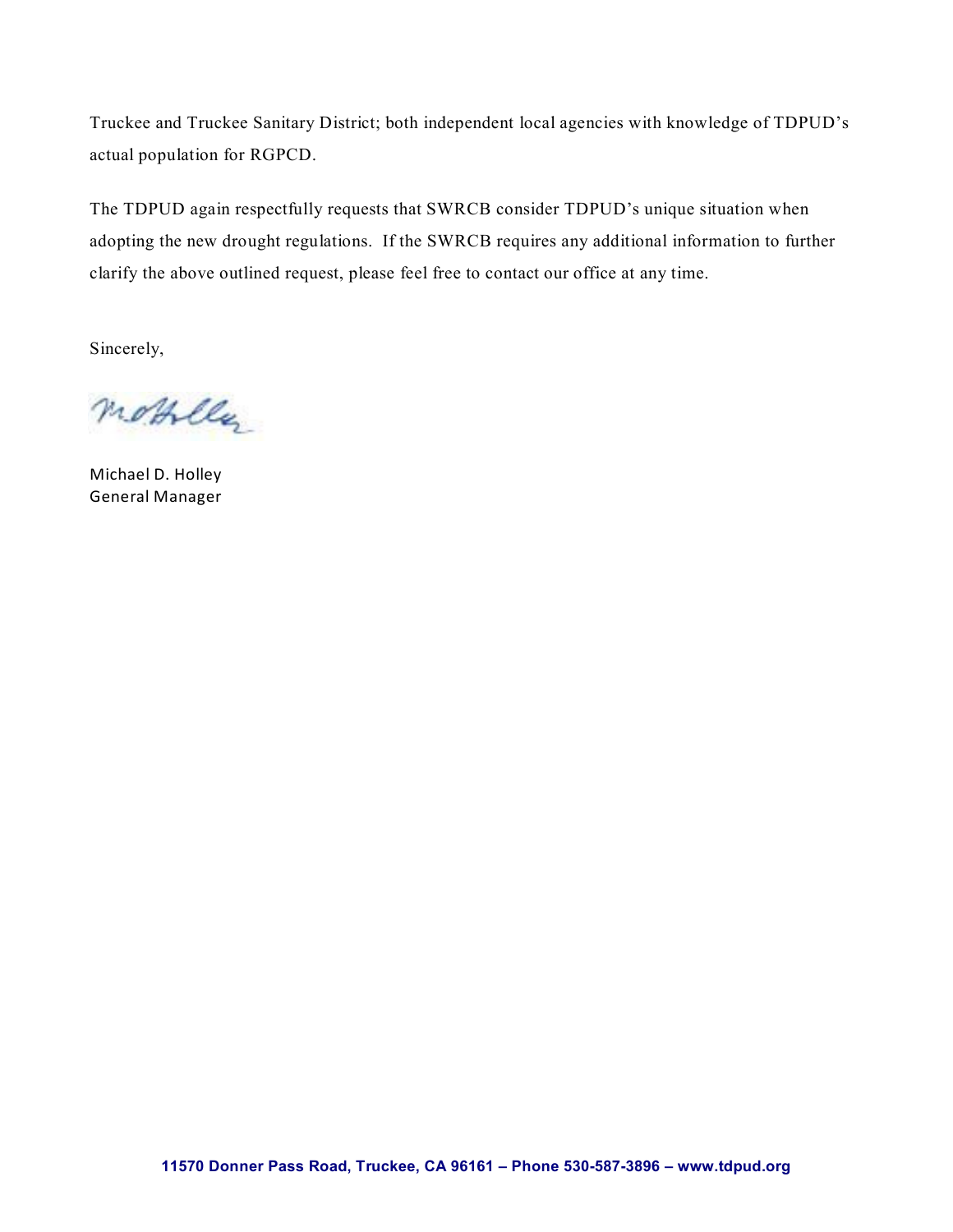

Joseph R. Aguera Bob Ellis Paul Warmerdam Tony Laliotis General Manager

Michael D. Holley

April 13, 2015

Sent via e-mail to Jessica Bean at Jessica.bean@ waterboards.ca.gov

# **RE Comments on the Proposed Drought Regulatory Framework in response to Governor Brown's Executive Order dated April 1, 2015**

California State Water Resources Control Board:

Truckee Donner Public Utility District (TDPUD) requests that the SWRCB consider an alternate calculation for TDPUD's Residential Gallons Per Capita Daily (RGPCD). The calculation used in recent SWRCB regulatory reporting, and proposed in the framework for tiers, does not accurately reflect Truckee's residential water use per person. Truckee's full-time population is  $\sim$ 16,000 but over half of our housing units are 2<sup>nd</sup> homes and we have a large number of visitors year-round. The RGPCD listed for TDPUD is based only on our full-time population and dramatically over-states TDPUD's actual RGPCD.

TDPUD's service area includes the Town of Truckee as well as unincorporated areas of Nevada and Placer Counties. The actual population for the TDPUD service area on any given day is 2-3 times the State reported population and exceeds our full-time population year-round. Due to the transient nature of the TDPUD's service area population, determining population during any particular reporting month is a formidable task.

If it is determined that the proposed SWRCB RGPCD metric shall be incorporated into the final rule, TDPUD respectfully requests approval for a revised methodology to accurately calculate TDPUD RGPCD. The TDPUD request is based on the following information:

• Since the monthly GPCD reporting requirement began in October of 2014, the TDPUD has been reporting a population of 16,280 (California Department of Finance published population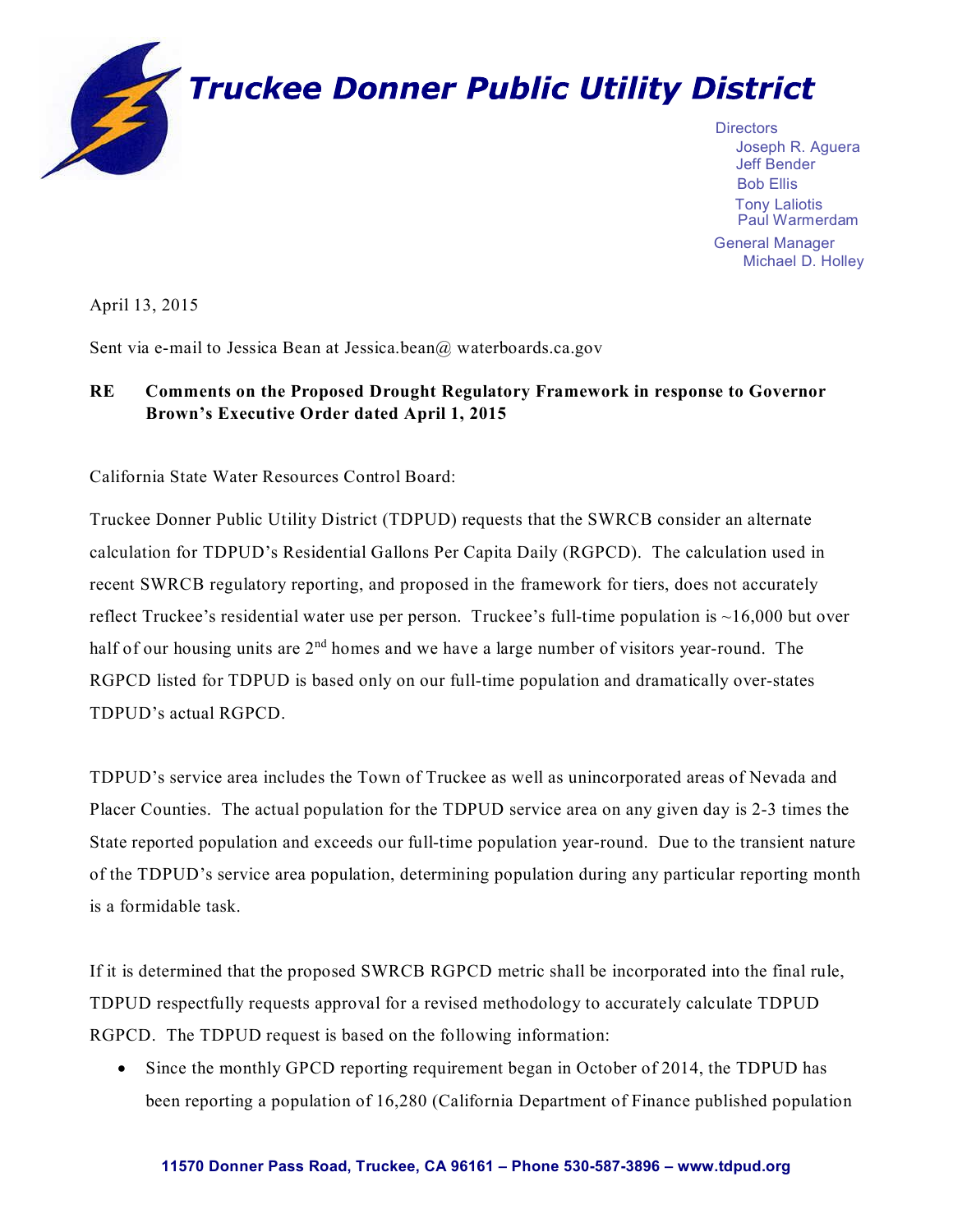adjusted to include estimated populations in unincorporated areas), as directed by the SWRCB reporting tool.

- The actual population for the TDPUD service area on any given day is 2-3 times the State reported population, depending on the time of year and weather conditions. Based on the California Department of Finance estimates the vacancy rate (proportion of permanent to  $2<sup>nd</sup>$ home) at approximately 50.5%. As indicated below, local public data indicates that the percentage  $2<sup>nd</sup>$  homes is actually higher:
	- o TDPUD electric rate data shows that over 60% of our customers are not full time residences and are on the TDPUD secondary rate (S10); and
	- o Truckee Sanitary District (TSD), the local sewer service provider, has been tracking flow data for years (See Attachment 1). This data clearly shows a base level of usage (i.e. full-time population) and then 52 peaks (i.e. population increases each weekend) along with larger usage during peak tourist seasons). The TSD data independently confirms the dramatic increase in population during due to our TDPUD's large number of 2<sup>nd</sup> homes and visitors.
- Current RGPCD has artificially inflated the TDPUD September 2014 GPCD to the high end of the scale (247 RGPCD) and into the SWRCB proposed Tier 4 (35% standard).
- TDPUD is not currently experiencing a water shortage but has reduced water production by over 30% since 2006. A very strong argument can be made that an extreme burden of conservation will be placed upon the TDPUD having been inaccurately categorized based on the SWRCB's current RGPCD metric.

As an alternative means to the California Department of Finance published population numbers, the TDPUD proposes to utilize 2010 Census Year Population to calculate "Persons per Residential Connection", in an effort to more accurately estimate the service area population. Based on the publicly available data, the following conservative revisions to the currently reported RGPCD are requested:

 Methodology for calculating current population be revised to utilize 2010 Census Year occupancy data:

**Total Housing Units (12,803)** x **Persons Per Household (2.56) = 32,776 pop.**

• The TDPUD September 2014 reported 247 GPCD be changed to 123 GPCD: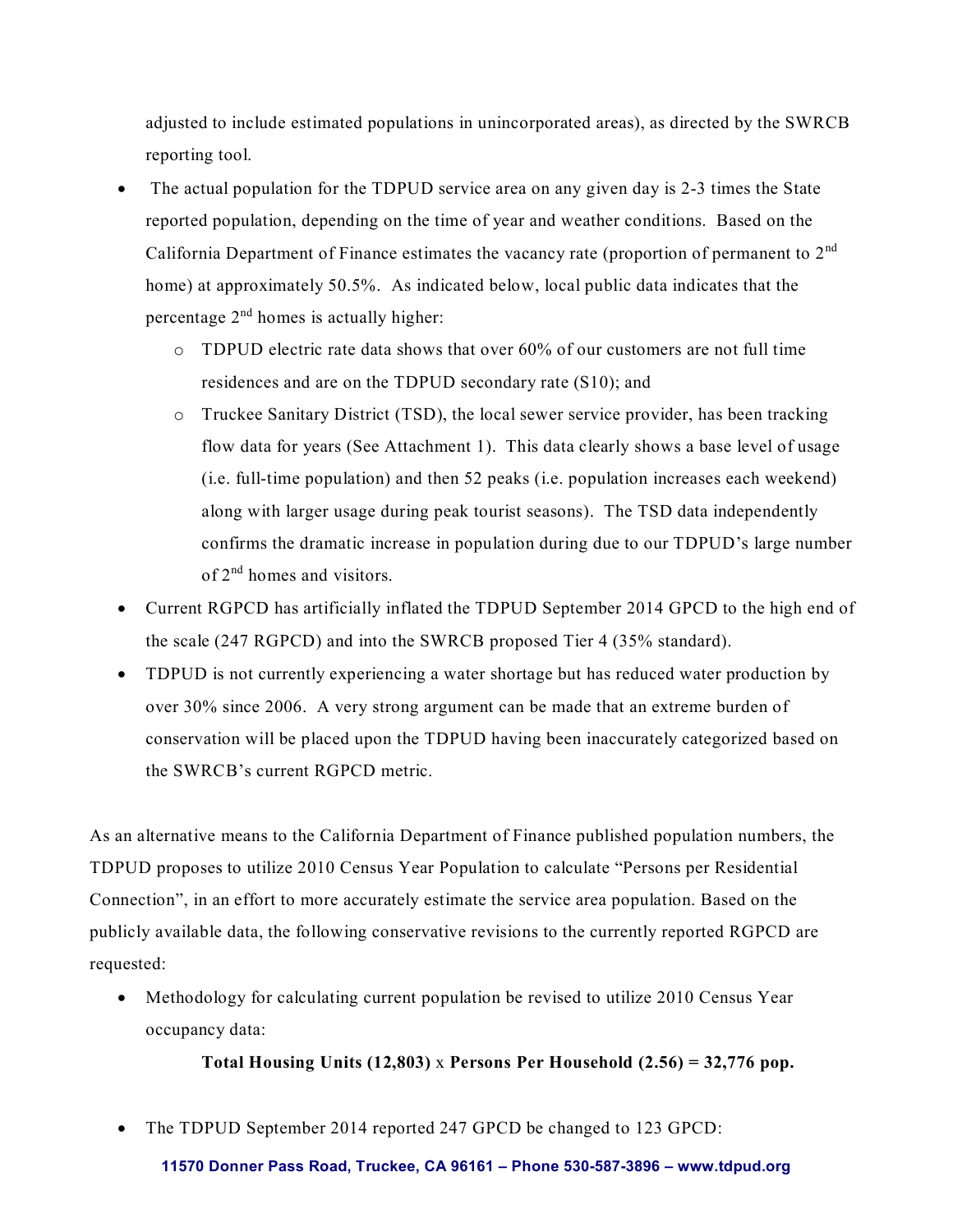### **Total Monthly Water Production (151 MG)** x **% Residential Use (80%) = 123 GPCD Population Served (32,776)**

The proposed revised methodology for conservatively calculating population within the TDPUD service area, based on the readily available data, clearly provides a more accurate representation of the monthly reported RGPCD. The TDPUD respectfully requests that SWRCB consider TDPUD's unique situation when adopting the new drought regulations. If the SWRCB requires any additional information to further clarify the above outlined request, please feel free to contact our office at any time.

Sincerely,

mobille

Michael D. Holley General Manager